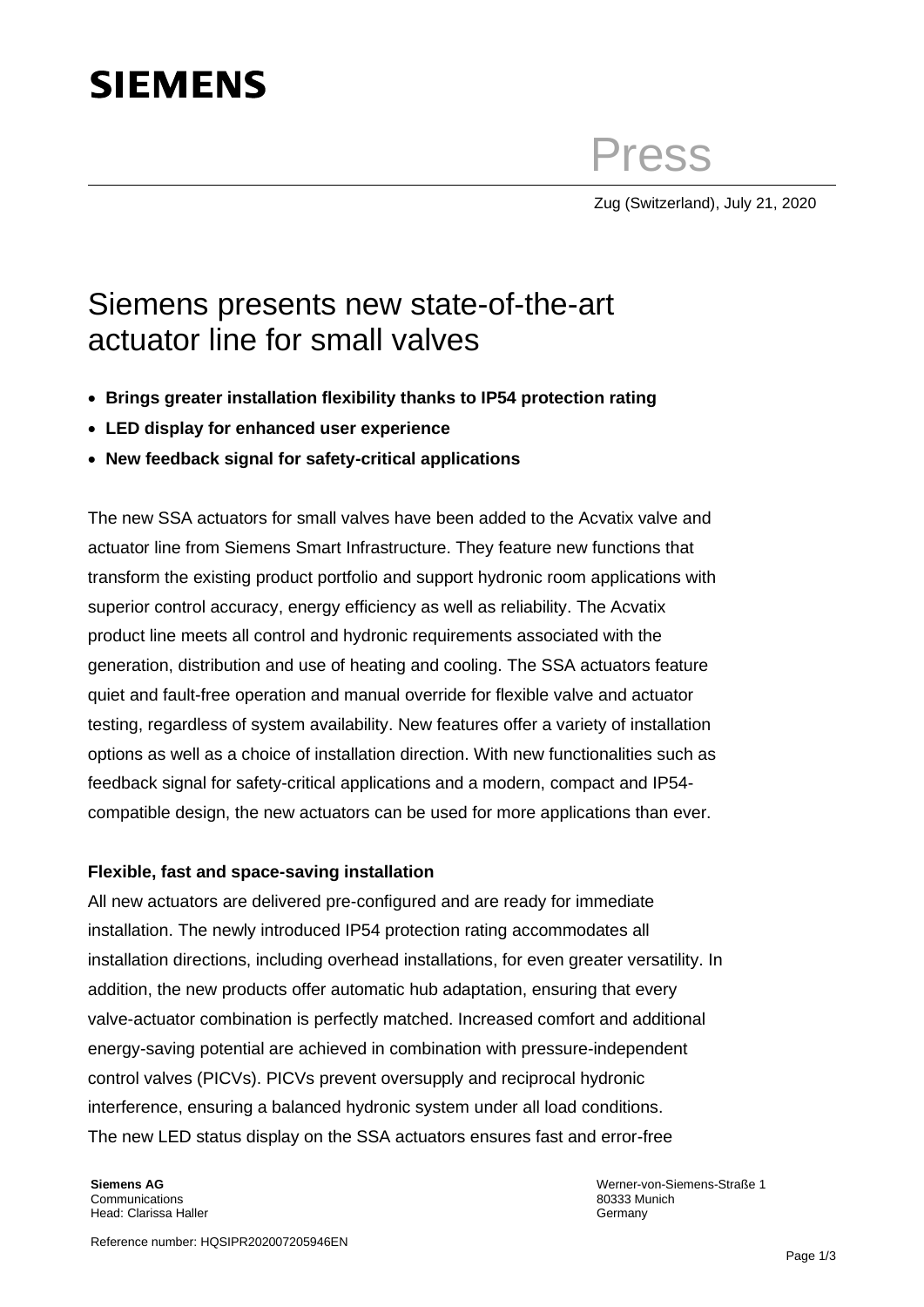commissioning. It shows the position of the valve and different operating states and helps users with various functions, such as self-calibration.

### **New features for customized applications**

The actuators are particularly cost-efficient because they accommodate the needs of users, allowing them to buy actuators with just the functions required for their projects. Users can choose between a basic and a premium version with feedback signal and manual adjustment. The feedback signal enables early fault detection and fast elimination of inconsistencies, helping prevent system downtime. The technology of the actuator is with <30 dB optimized for silent applications making it one of the quietest products in this segment. This makes the new SSA actuators ideal for use in hotels, hospitals and libraries. Since they are 100% backwardcompatible, old actuators can easily be replaced during ongoing operations.

This press release and a press picture is available at <https://sie.ag/30t4Ivl> For more information on Siemens Smart Infrastructure, see [www.siemens.com/smart-infrastructure](http://www.siemens.com/smart-infrastructure) For further information on the Acvatix portfolio, please see [www.siemens.com/acvatix](http://www.siemens.com/acvatix)

**Contact for journalists** Katharina Sipura Tel.:+41 796507005; E-Mail: katharina.sipura@siemens.com

Follow us on Twitter:

[www.twitter.com/siemens\\_press](http://www.twitter.com/siemens_press) and [www.twitter.com/SiemensInfra](http://www.twitter.com/SiemensInfra)